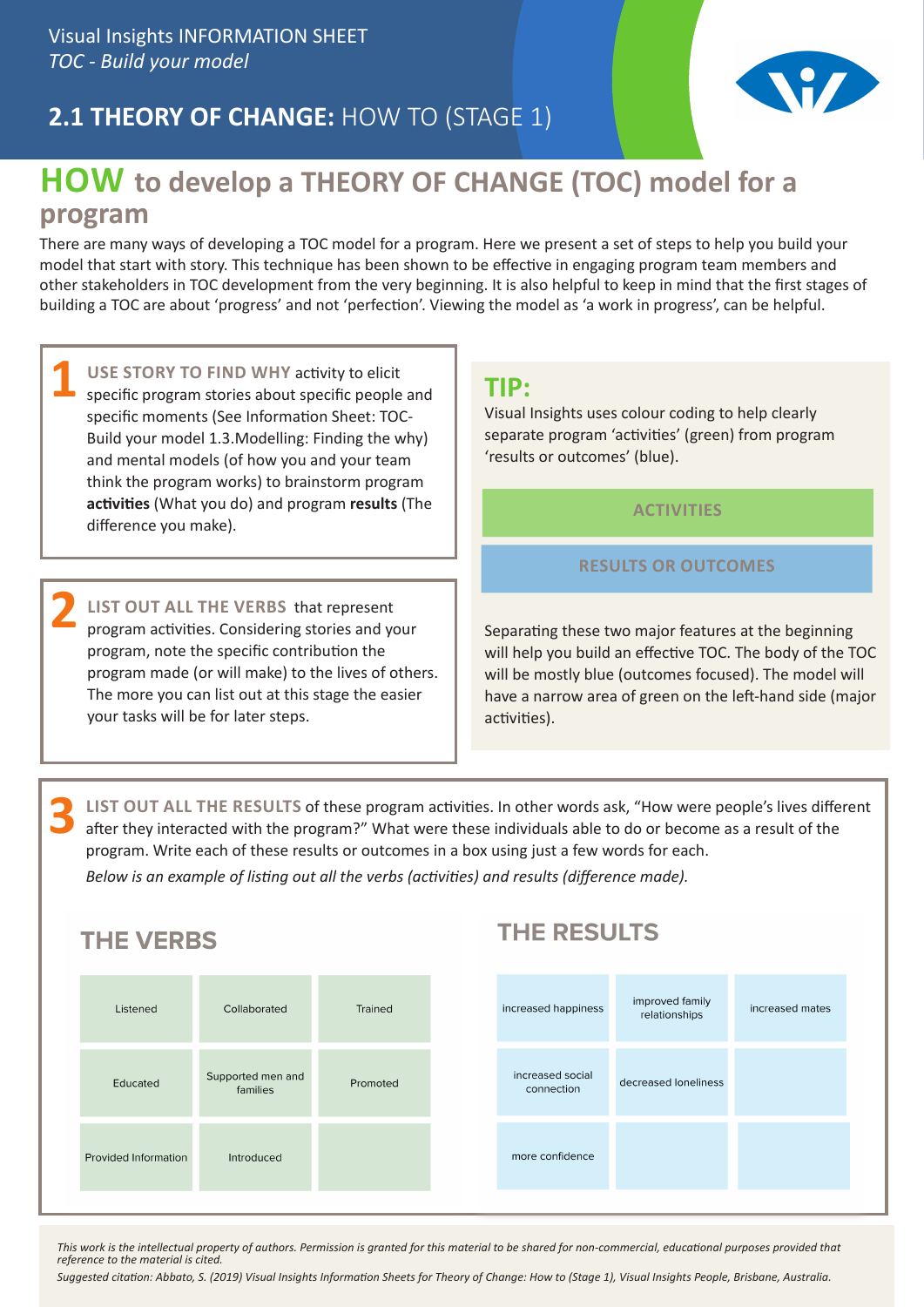

#### **IDENTIFY THE MAIN GOAL OF THE PROGRAM** (ultimate outcome). Articulate the long-term outcome in a few words. Place this on the right-hand side of your model. Consider whether this ultimate or long-term outcome you have chosen is feasible within the time and scope of the program. Consider the goals of key stakeholders ,and if different from the goal you have identified, place them somewhere in far righthand side of the model for later consideration. **4**

#### **PLACE THE ELEMENTS ONTO THE TOC MODEL. 6**

Move the named and grouped activities to the left-hand side of your model in a column. Place the ultimate outcome to the far right-hand side of the model. Move the results or outcomes to the middle of the model.

# **DIAGRAM: Theory of Change**

The below image shows the main elements of a Theory of Change.

### **GROUP THE VERBS. 5**

Using the listed verbs or activities, move them into groups of similar activities.

Aim for no more than 5 or 6 activity groupings. Then name each group of activities using a short 3 - 6 word name. For each group of activities (or major activity) note who the target group(s) is. An example is shown below.